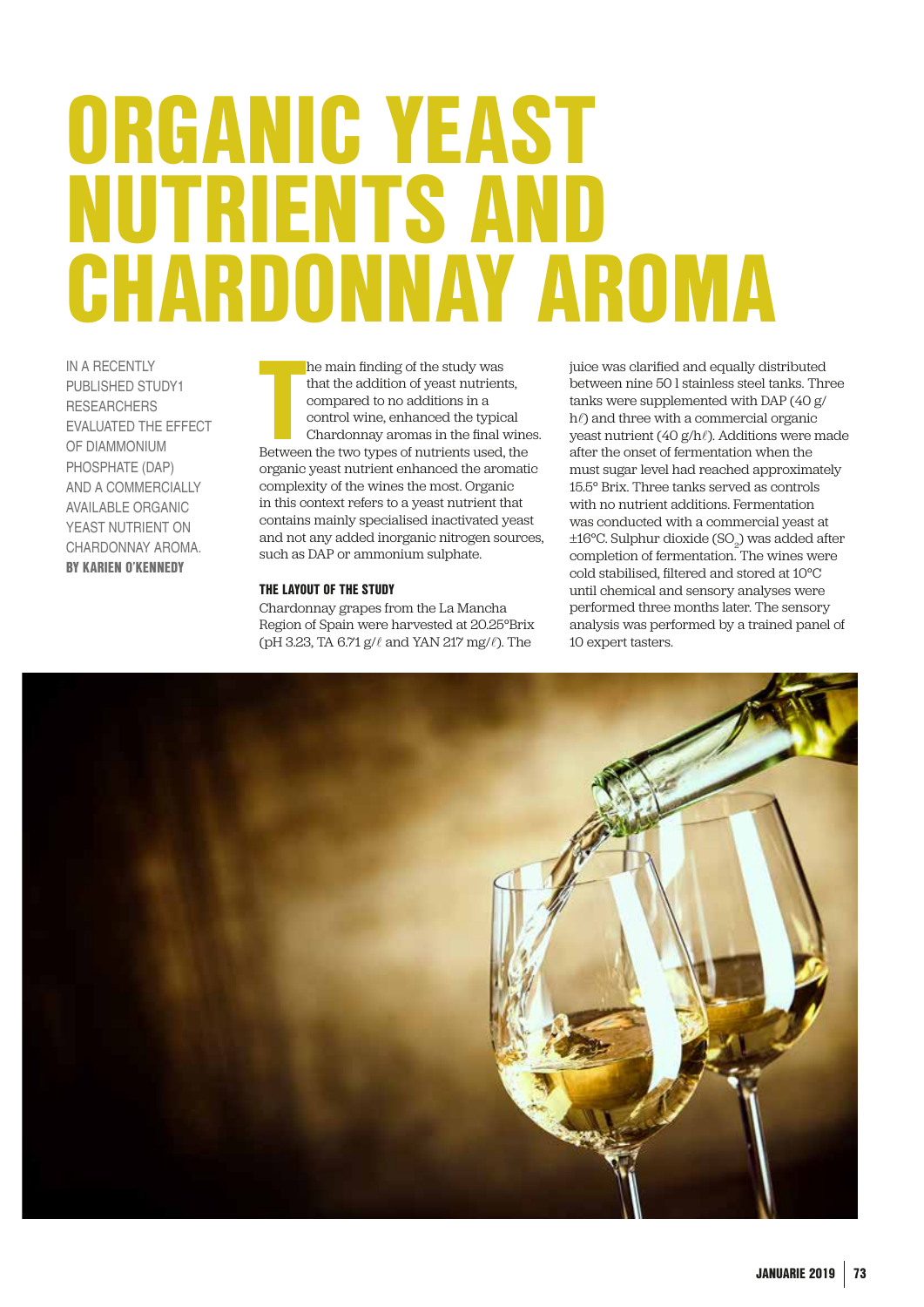| <b>Attributes</b> | <b>Control wine</b> | <b>DAP</b>         | <b>Fermaid O</b> ® |
|-------------------|---------------------|--------------------|--------------------|
| Aroma intensity   | $6.15 \pm 0.15$ a   | $7.15 + 0.32$ b    | 7.45±0.04b         |
| Fruity            | $5.75 \pm 0.09$ a   | $6.68 + 0.03$ ab   | 723±0.04c          |
| Banana            | $2.17 \pm 0.14$ a   | $4.68 \pm 0.54$ b  | $6.86{\pm}0.98c$   |
| Apricot           | $6.17 \pm 0.34$ a   | $4.21 \pm 0.41$ b  | $4.01 \pm 0.21$ b  |
| Apple             | $6.20 \pm 0.05$ a   | $4.19 \pm 0.10$ b  | $4.07 \pm 0.12$ b  |
| Pineapple         | $2.82 \pm 0.31$ a   | $3.91 \pm 0.17$ ab | 4.75±0.42 b        |
| Floral            | $4.12{\pm}0.23a$    | $6.21 \pm 0.47$ b  | 7.82±0.34 c        |
| Green             | 2.89±0.01b          | $1.71 \pm 0.05$ a  | $4.79 \pm 0.09$ c  |
| Fresh             | $3.71 \pm 0.04$ b   | $2.01 \pm 0.03$ a  | $4.99 \pm 0.01 c$  |
| Sweet             | 1.56±0.49 a         | $6.61 \pm 0.04$ b  | 7.83±0.04 c        |
| Honey             | $1.71 + 0.24a$      | 3.32±0.28b         | 3.68±0.74 b        |
| Toffee            | $6.15 \pm 0.15$ a   | $6.22 + 0.02a$     | $5.97 \pm 0.10$ a  |

TABLE 1. Mean aroma attribute scores of Chardonnay wines according to the sensory trials.

Mean ± standard deviation (n = 3); mean values followed by different letters in a row are significantly different (p < 0.05 level), according to were graphed in Figure 1. This procedure makes it sweet. the Student-Newman-Keuls test; mean = 0, attribute not perceptible; mean = 10, attribute strongly perceptible. (This table is reproduced from Izquierdo Cañas *et al.*, 2018 as permitted by the Creative Commons Attribution License: http://creativecommons.org/licenses/by/4.0. No alterations were made to the data.)



FIGURE 1. Aromatic series in Chardonnay wine. (This figure is reproduced from Izquierdo Cañas *et al.*, 2018 as permitted by the Creative Commons Attribution License: http://creativecommons.org/licenses/by/4.0.)